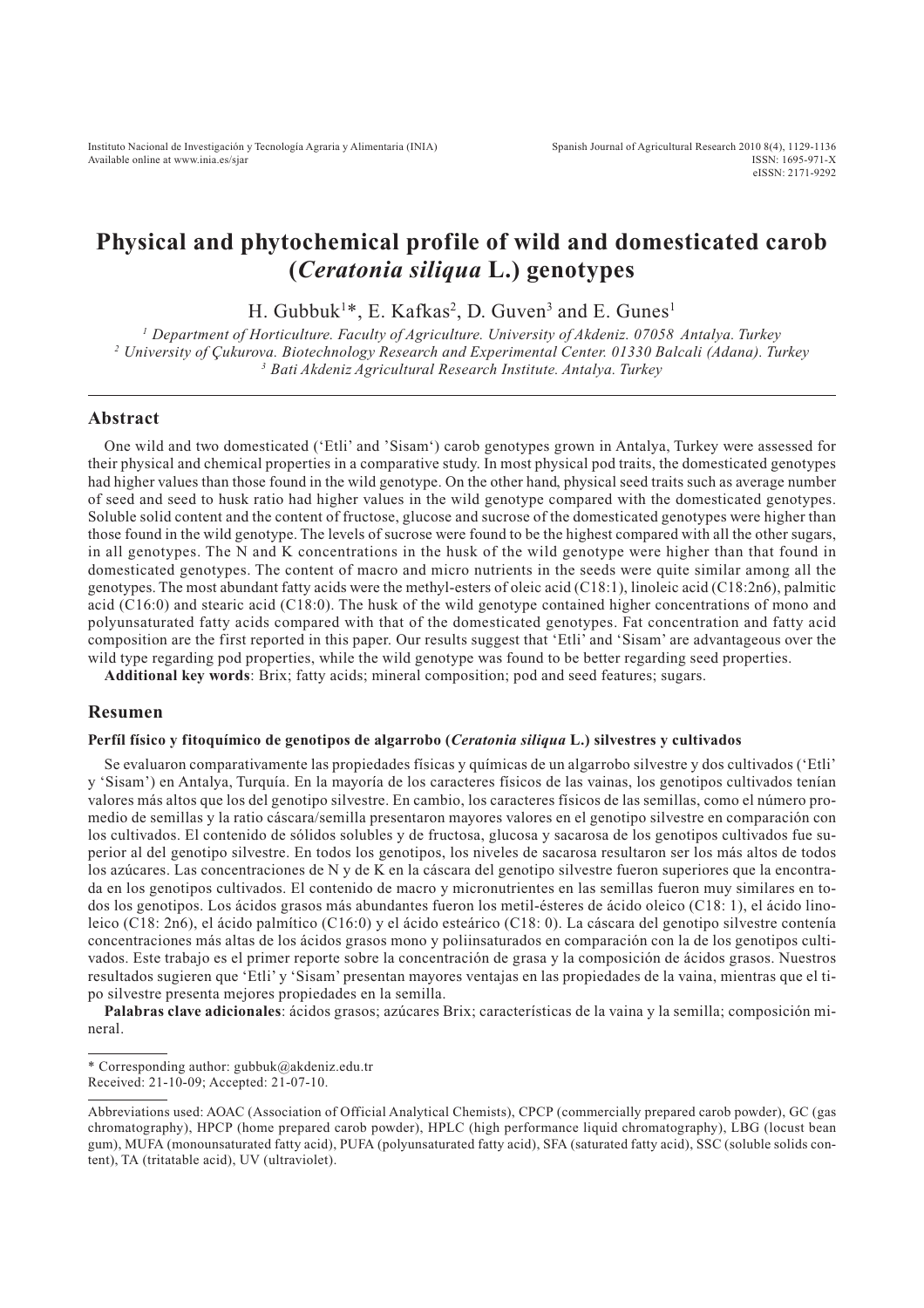# **Introduction**

The carob tree (*Ceratonia siliqua* L.) is an evergreen widely grown in Mediterranean countries. The tree is considered to be an important component of the vegetation and is economically important (Batlle and Tous, 1997). Carob trees are drought resistant; require little maintenance and produce a range of products from the seed and the pod (Fletcher, 1997). Carobs have been cultivated throughout the Mediterranean region for approximately 4,000 years. Portugal and Spain have approximately 100,000 ha of carob trees and process approximately half of the world's commercial carob supply. Current world production of carob pod has been estimated at about 310,000 tonnes per year harvested from an area of about 200,000 ha (Makris and Kefalas, 2004). Yields are highly variable depending on the cultivar, region, and farming practices (Makris and Kefalas, 2004).

The carob pod consists mainly of pulp (90%) and it is rich in sugars (48-56%, mainly sucrose) and contains 16-20% of condensed tannins (Batlle and Tous, 1997). Carob powder and carob chips are used as ingredient in cakes and cookies. Carob is also used as a substitute for chocolate. Carob has very low protein content (Marakis, 1996). The sugar contents of the husk depend on the cultivar (Marakis, 1996) and tillage of the trees (Tous *et al.*, 1996). It has been reported that ungrafted cultivars have lower amounts of total-soluble sugars than grafted ones (Marakis *et al.*, 1988; Marakis, 1996). This may be due to the higher amount of tannin-lignocellulosis materials in ungrafted cultivars (Marakis *et al.*, 1993, 1997; Galtis *et al.*, 1994). In addition, the carob pod has antioxidant properties related to its polyphenolic composition (Kumuzawa et al., 2002). The endosperm is extracted from the seed to produce a galactomannan, which forms locust bean gum (LBG) a valuable natural food additive. The pod is used for high-energy stock feed (although its high tannin content can limit the amount consumed) and in the human food industry for cocoa products and syrups. Recent studies have indicated that reducing the dietary ratio of n-6 to n-3 fatty acids might play a role in decreasing the risk of heart disease and cancer (Iso *et al.*, 2002). Dietary recommendations for healthy eating include the consumption of fruit juices (Williams, 1995). The beneficial effects are attributed, in part, to ascorbic acid, a natural antioxidant which may inhibit the development of major clinical conditions including heart disease and certain cancers (Diplock, 1994). Carob flour has proven effective in relieving diarrhea in infants (Fortier

*et al.*, 1953). To our knowledge, very limited data are available concerning fatty acid and mineral composition of carob husks and seeds.

Both wild and cultivated forms of carobs have been exclusively grown in the Mediterranean and Aegean regions of Turkey. Most of carob trees in Turkey are located on southern slopes of rocky sites and calcareous soil. All carob trees are highly regarded as forest trees in Turkey (Baktir, 1988). Nevertheless, good size carob orchards have not been established. However, the amount of carob products has continuously increased due to the improvement of food industries and consumer demand. Two common domesticated genotypes ('Etli' and 'Sisam') (Vardar *et al.*, 1980) and also various wild genotypes have been grown in Turkey. Carob pods have multifunctional uses; wild genotypes give high quality seeds, whereas cultivars are important for their pulp. Therefore both are important for food and industrial purposes.

The aim of the study was to determine some physical and phytochemical features of domesticated and wild genotypes of carobs grown in Antalya province of Turkey.

# **Material and methods**

Carob pods were randomly harvested from two domesticated genotypes ('Etli', 'Sisam') and a wild genotype from Antalya province of Turkey in 2006. The physical features, including pod weight, husk weight (deseeded carob pod), pod length, pod width and pod thickness, and husk percentage were measured. In addition, the number of seeds/pod, seed weight, length, width, thickness and seed percentage were recorded. Soluble solids (SSC) were measured on the same homogenate used for determination of sugars. Soluble solids (diluted with distilled water  $(1:9 \text{ v/v})$  were measured using a hand-held refractometer (ATAGO N1). Results were reported as «Brix» at room temperature after 30 min. Total titratable acidity (TA) was determined on this same mixture by titration with 0.1 M NaOH up to 8.1 pH, (AOAC 1980). Vitamin C content of carob genotypes was analyzed according to Bozan *et al.*(1997). From the same homogenate 1 g sample was weighed and powdered with liquid nitrogen in a mortar and mixed with 20 mL of 3% aqueous meta-phosphoric acid at room temperature for 30 min using a shaker. This mixture was filtered and made up to 25 mL with the same solvent, then used for HPLC analysis. The liquid chromatographic apparatus (Agilent 1100 Series) consisted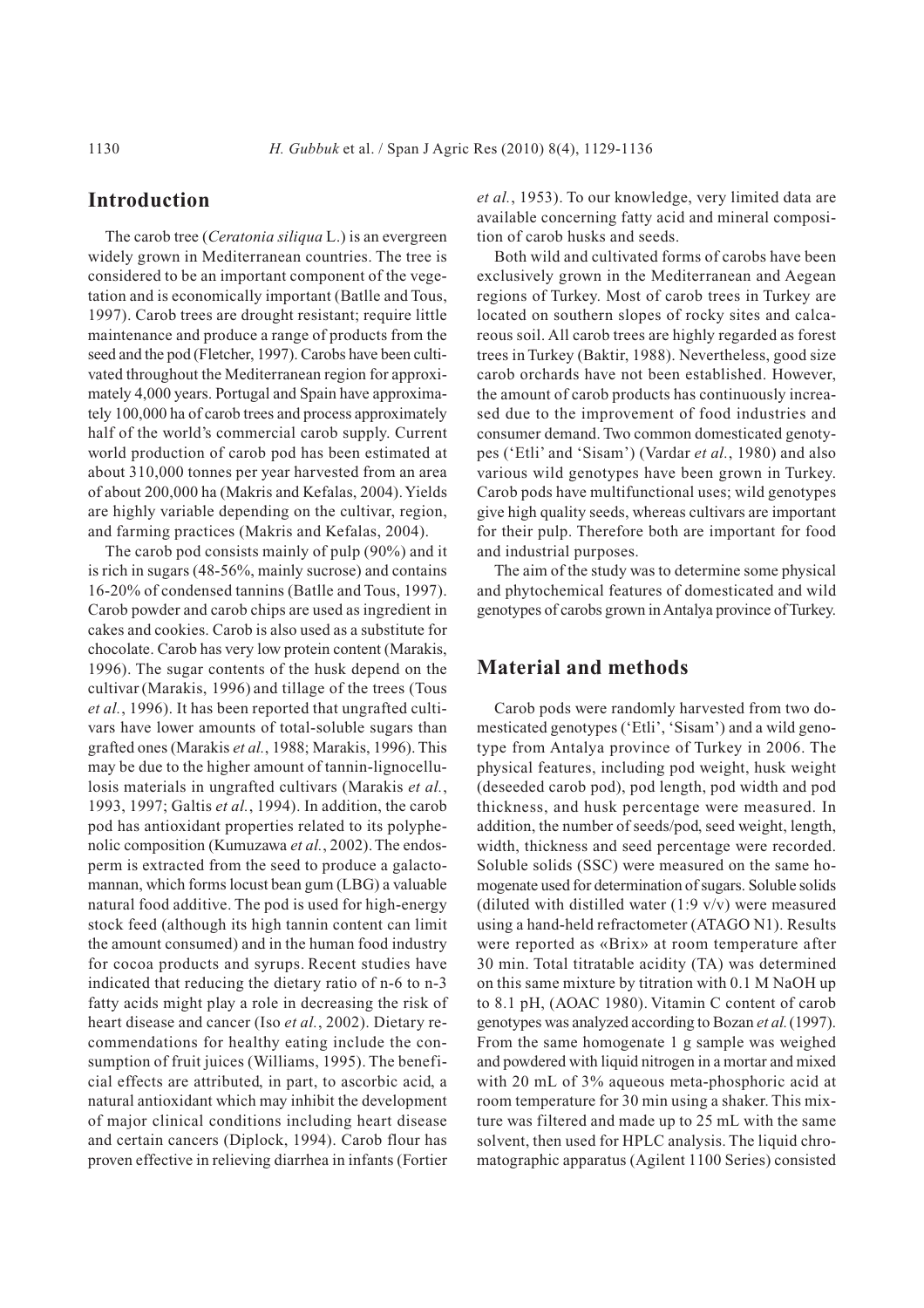of an in-line degasser, pump, and controller coupled to an ultraviolet (UV) detector (Agilent 1100 Series) equipped with an automatic injector (20 µL injection volume) interfaced to a computer running Class chromatography manager software (Shimadzu, Japan). Separations were performed on a 250 mm × 4.6 mm i.d., 5 µm reversed-phase Ultrasphere ODS (Silica-Based Columns) analytical column (Beckman) operating at room temperature with a flow rate of 1 mL min–1. Detection was carried out with a sensitivity of 242 nm wavelengths. Elution was isocratic with 0.5% aqueous meta-phosphoric acid. L-ascorbic acid was identified by comparing its retention time with authentic standards under analysis conditions and UV spectra. A 10 min equilibrium time was allowed between injections. Samples were prepared by removing the seeds and grinding and powdering them in a mill. Mineral composition of husk and seed were analyzed. The content of the following minerals was determined: N  $(g \ kg^{-1})$ ,  $P(g \ kg^{-1})$ ,  $K(g \ kg^{-1})$ ,  $Ca (g \ kg^{-1})$ ,  $Mg (g \ kg^{-1})$ , Cu (mg kg<sup>-1</sup>), Fe (mg kg<sup>-1</sup>), Zn (mg kg<sup>-1</sup>), and Mn (mg  $kg^{-1}$ ). All values (except for N) were calculated per dry weight (USDA, 2004) using a Perkin-Elmer 2100 ICP with wavelengths from 190 nm to 900 nm.

For sugar analysis, approximately 50 g of each sample was used and each replicate was analyzed separately. From this homogenized material 1 g of sample was weighed then ground with liquid nitrogen in a mortar and 10 mL of aqueous ethanol (80%,  $v/v$ ) and was placed in a screw-cap eppendorf tube. The reaction mixture was sonicated for 15 min at 80°C then filtered. The extraction procedure was repeated three times. All the filtered extracts were combined and evaporated to dryness in a boiling water bath. The residue was dissolved in 2 mL of distilled water and filtered. Sugar analysis was carried out using HPLC (Agilent 1100 series) with refractive index detector and separations were performed on a 150 mm × 4.6 mm i.d., reverse-phase Nucleosil  $NH<sub>2</sub> 5 \mu m$  analytical column (Shimadzu, Japan) operating at room temperature with a flow rate of 1 mL min–1. Elution was done using an isocratic elution of the solvent, 75% aqueous acetonitrile (Miron and Schaffer, 1991). Components were identified by comparison of their retention times with those of authentic standards. A 15 min equilibrium time was allowed between injections. All the samples were directly injected into the reverse phase chromatography column. For the stock solution, the sugar standards (glucose, fructose and sucrose) were dissolved in water at 50 mg  $mL^{-1}$ .

Lipid extraction was carried out according to the method described by Bligh and Dyer (1959). Boron trifluoride/methanol was used for preparation of fatty acid methyl esters (AOAC, 1990). The fatty acid composition was analyzed by GC Clarus 500 with autosampler (Perkin Elmer, USA) equipped with a flame ionization detector and a fused silica capillary SGE column  $(30 \text{ m} \times 0.32 \text{ mm}, i.d. \times 0.25 \text{ mm}, \text{BP20 0.25})$ UM, USA). The oven temperature was 140°C, for 5 min, then rose to 200 $\rm ^{\circ}C$  at a rate of 4 $\rm ^{\circ}C$  min<sup>-1</sup> and to 220 $\rm ^{\circ}C$ at a rate of  $1^{\circ}$ C min<sup>-1</sup>, while the injector was set at 220°C and the detector temperature at 220°C and 280 $\degree$ C, respectively. The sample size was 1 µL and the carrier gas was controlled at 16 ps. The split used was 1:100. Fatty acids were identified by comparing the retention times of FAME with a standard 37 component FAME mixture (Supelco).

Triplicate gas chromatography (GC) analyses were performed and the results were expressed in the percentage of GC area as a mean value  $\pm$  standard deviation. The experiment was laid out in a completely randomized design with three replicates per treatment with 15 pods for each replicate (ripe pods were randomly selected from 15 trees). The data were analyzed using the analysis of variance (ANOVA) method to assess differences with the SAS (1999) software and significance between means was tested by LSD using a multiple range test at a probability of 0.05.

### **Results and discussion**

The highest pod weight, husk weight, pod length, pod width, pod thickness and husk percentage were found in the domesticated genotype 'Etli' (23.30 g, 20.51 g, 17.90 cm, 2.05 cm, 0.83 mm and 88.03%, respectively) (Table 1). The greatest pod thickness was detected in the domesticated genotype 'Sisam' (1.31 mm). The physical properties of seed in the wild and two cultivated carob genotypes are given in Table 1. Seed number was higher in the wild genotype than in domesticated genotypes, however, domesticated genotypes had higher seed weight. Seed length, width and thickness of 'Etli' and 'Sisam' genotypes were similar to each other, except for seed width, but different from the wild genotype. Seed percentage of the wild genotype (18.60%) was significantly greater  $(p < 0.05)$  than that of 'Sisam'  $(11.10\%)$  and 'Etli' (11.97%). The proportion of pod and husk varied among genotypes.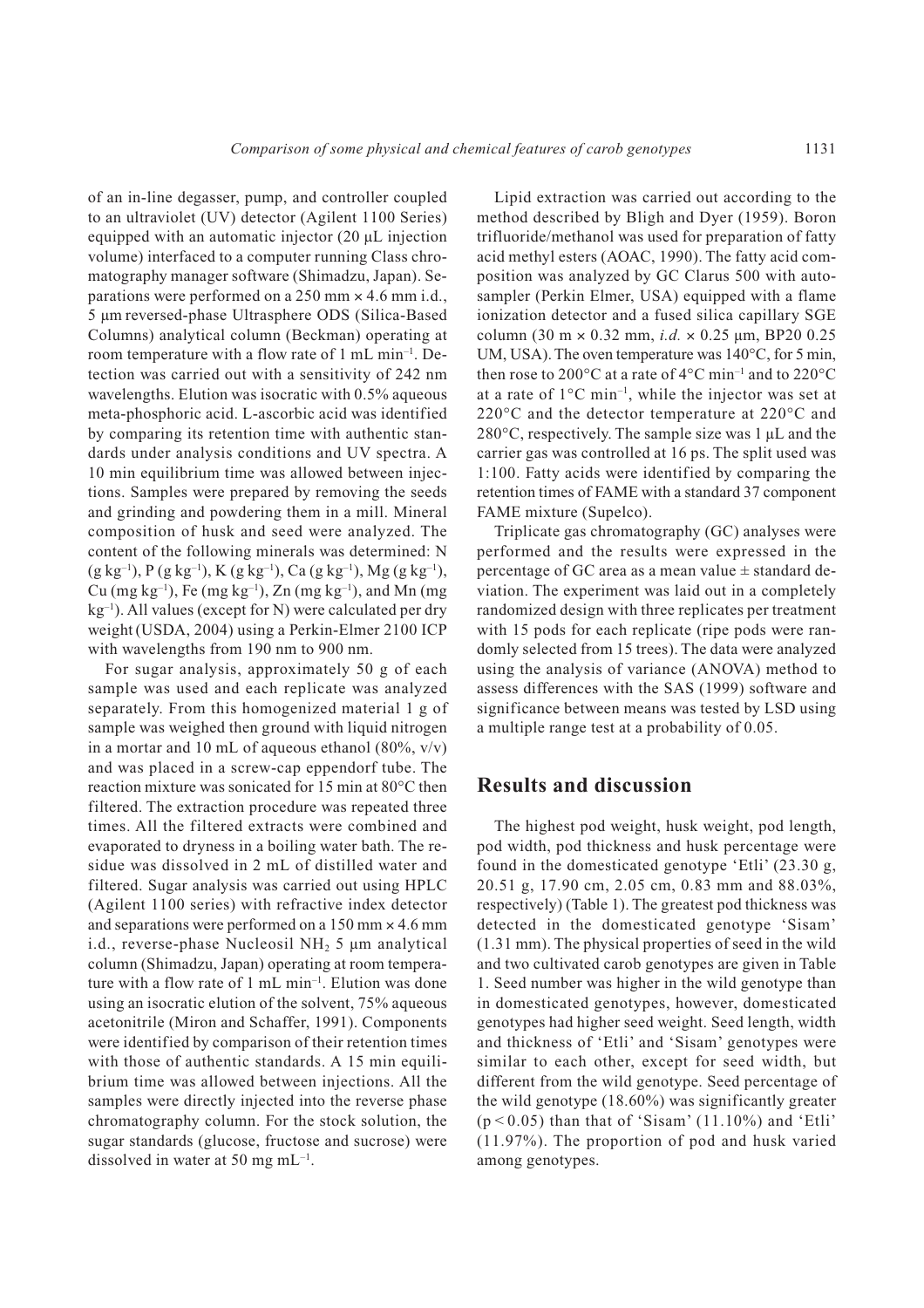|                    | <b>Genotypes</b>   |                    |                    |                 |
|--------------------|--------------------|--------------------|--------------------|-----------------|
|                    | Wild type          | 'Etli              | 'Sisam'            | <b>5% LSD</b>   |
| Pod properties     |                    |                    |                    |                 |
| Pod weight (g)     | $13.60^{\circ}$    | $23.30^{\rm a}$    | 19.92 <sup>b</sup> | 1.50            |
| Husk weight (g)    | $11.10^c$          | $20.51^a$          | 17.30 <sup>b</sup> | 1.40            |
| Pod length (cm)    | 15.20 <sup>b</sup> | $17.90^{\circ}$    | 15.80 <sup>b</sup> | 1.10            |
| Pod width (cm)     | 1.50               | 2.05               | 2.03               | NS <sup>1</sup> |
| Pod thickness (mm) | 0.44 <sup>c</sup>  | 0.83 <sup>b</sup>  | 1.31 <sup>a</sup>  | 0.31            |
| Husk percentage    | 81.40 <sup>b</sup> | 88.03 <sup>a</sup> | 88.90 <sup>a</sup> | 1.50            |
| Seed properties    |                    |                    |                    |                 |
| Number             | $10.18^{a}$        | 7.10 <sup>c</sup>  | 7.43 <sup>b</sup>  | 0.14            |
| Weight $(g)$       | $0.35^{b}$         | 0.39 <sup>a</sup>  | $0.25^{\circ}$     | 0.013           |
| Length (mm)        | $10.41^a$          | $10.00^{\rm a}$    | 8.07 <sup>b</sup>  | 0.831           |
| Width (mm)         | 7.57 <sup>a</sup>  | $7.42^{\rm a}$     | 6.15 <sup>c</sup>  | 0.831           |
| Thickness (mm)     | $3.40^\circ$       | 4.14 <sup>a</sup>  | $3.66^{b}$         | 0.060           |
| Percentage         | $18.60^{\rm a}$    | 11.97 <sup>b</sup> | 11.10 <sup>b</sup> | 0.065           |

**Table 1.** Pod and seed physical properties of carob genotypes. Means followed by the same letter are not significantly different according to LSD,  $p < 0.05$ 

<sup>1</sup> NS: no significant.

Albanell *et al.* (1991) evaluated 182 common carob trees from different areas of Spain and assessed the average weight, length, width, and kernel yield. Their highest values were 14.88 g, 15.83 cm, 2.11 cm and 12.11% respectively. In this study, similar results were obtained based on average pod weight; length and width that ranged from 13.60-23.30 g, 15.20-17.90 cm and 1.50-2.05 cm, respectively. These authors reported that most of the variables measured showed significant differences according to their geographical origin. The physical properties of the pods of *C. siliqua* and *C. macrocarpa* carob varieties have been investigated by Shawakfeh and Ereifej (2005) who found that the pods varied significantly in all physical properties except for specific gravity. Tous *et al.* (2009) compared two carob cultivars in terms of yield and some pod characteristics. Significant differences were found on yield and pod characteristics. For instance, Batlle and Tous (1997) reported that pod consisted of about 90% pulp and 10% seeds.

Some physicochemical variables such as SSC, TA and vitamin C in the husk of wild and two domesticated carob genotypes are given in Table 2. These values were found to be lower in the wild genotype than in the domesticated genotypes. Marakis *et al*. (1988) found that the SSC were between 32% and 60% according to countries.

Among the measured macro and micro nutrients, K was the most abundant in the husk followed by N and

P (Table 2), whereas N was the highest in the seeds (Table 3). Potassium concentration was higher in the wild genotype than in 'Sisam' and 'Etli' (Table 2), whereas N was the highest in both domesticated genotypes in the seeds (Table 3). Among the micro nutrients in both the pods and the seeds, Fe had the highest concentration (Table 2 and 3). The N concentration of seeds was approximately two fold greater than that of the husk. Albanell *et al.* (1991) reported that the most abundant element was K  $(9.70 \text{ mg g}^{-1}$  dry weight). These authors also found that the pods were richer in Ca than in K or Mg. The mineral content varied in the husk and in the seeds. Shawakfeh and Ereifej (2005) reported that *C. siliqua* pods had higher Na, K, Ca, and P concentrations than *C. macrocarpa* pods. *C. macrocarpa* seeds demonstrated higher concentrations of Na, K, Ca, and P. The variation in mineral content of *C. siliqua* and *C. macrocarpa* pods and seeds in carob trees may be due to differences in cultivars and to environmental effects.

The sugar content varied significantly among the genotypes (Table 2). The main sugars detected were sucrose and glucose. All sugar concentrations were significantly different from each other. The highest sugar content was in 'Sisam', while the lowest was in the wild genotype (Table 2). The glucose concentration in carobs ranged from 108.80 to 174.83 mg  $g^{-1}$ . Fructose was the lowest concentrations of all sugars among the carob genotypes. The carob sugar profiles reported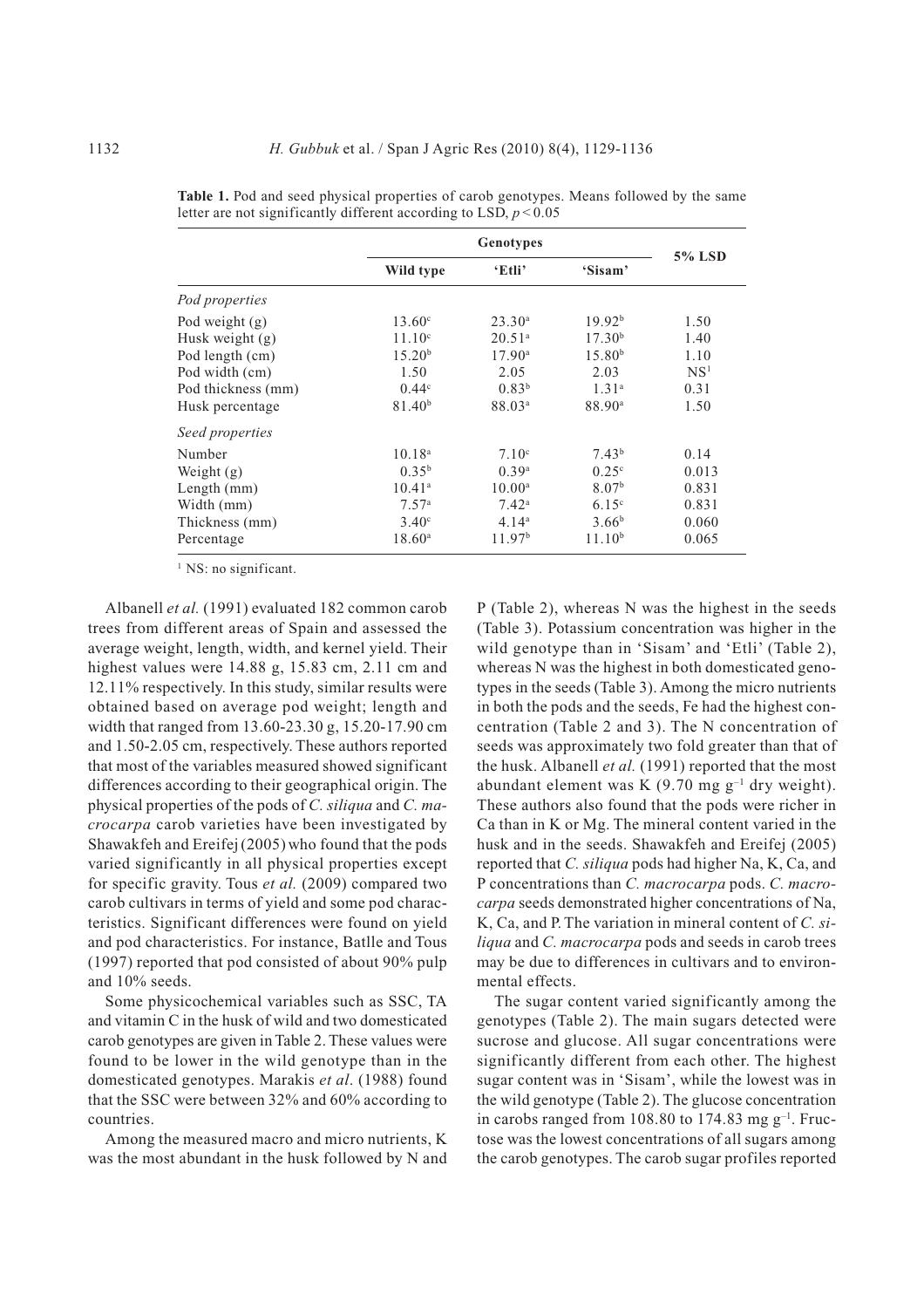|                                                                                                                                             | Genotypes                                                                              |                                                                                           |                                                                                       |                                            |  |
|---------------------------------------------------------------------------------------------------------------------------------------------|----------------------------------------------------------------------------------------|-------------------------------------------------------------------------------------------|---------------------------------------------------------------------------------------|--------------------------------------------|--|
|                                                                                                                                             | Wild type                                                                              | 'Etli'                                                                                    | 'Sisam'                                                                               | 5% LSD                                     |  |
| Physicochemical variables                                                                                                                   |                                                                                        |                                                                                           |                                                                                       |                                            |  |
| Soluble solid content (%)<br>Titratable acidity (%)<br>Vitamin C $(mg/100 g)$                                                               | 50.00 <sup>b</sup><br>2.52<br>8.07c                                                    | $70.00^a$<br>2.79<br>$10.41^{\circ}$                                                      | $70.13^a$<br>2.72<br>10.26 <sup>b</sup>                                               | 2.39<br>$NS*1$<br>0.049                    |  |
| Macronutrients (g $kg^{-1}$ )                                                                                                               |                                                                                        |                                                                                           |                                                                                       |                                            |  |
| Nitrogen $(g \ kg^{-1})$<br>Phosphorus $(g \ kg^{-1})$<br>Potassium $(g \ kg^{-1})$<br>Calcium $(g \ kg^{-1})$<br>Magnesium $(g \ kg^{-1})$ | 8.20 <sup>a</sup><br>7.30<br>12.30 <sup>a</sup><br>2.80 <sup>b</sup><br>$0.73^{\rm a}$ | 5.10 <sup>c</sup><br>8.00<br>10.90 <sup>b</sup><br>2.10 <sup>c</sup><br>0.50 <sup>c</sup> | 6.60 <sup>b</sup><br>7.30<br>8.90 <sup>c</sup><br>2.90 <sup>a</sup><br>$0.56^{\rm b}$ | 0.113<br>$NS^*$<br>0.146<br>0.067<br>0.009 |  |
| Micronutrients (mg $kg^{-1}$ )                                                                                                              |                                                                                        |                                                                                           |                                                                                       |                                            |  |
| Copper $(mg kg^{-1})$<br>Iron (mg $kg^{-1}$ )<br>Manganese $(mg kg^{-1})$<br>Zinc $(mg kg^{-1})$                                            | 2.16 <sup>b</sup><br>$13.46^{\circ}$<br>$4.45^{ab}$<br>6.81                            | 3.76 <sup>a</sup><br>10.96 <sup>b</sup><br>4.32 <sup>b</sup><br>7.40                      | 3.81a<br>$13.12^a$<br>5.16 <sup>a</sup><br>7.66                                       | 0.979<br>1.888<br>0.800<br>$NS^*$          |  |
| Fructose $(mg g^{-1})$                                                                                                                      | 5.45 <sup>c</sup>                                                                      | 10.08 <sup>b</sup>                                                                        | 14.18 <sup>a</sup>                                                                    | 2.565                                      |  |
| Glucose $(mg g^{-1})$<br>Sucrose $(mg g^{-1})$                                                                                              | $108.80^{\circ}$<br>$277.58$ °                                                         | 137.66 <sup>b</sup><br>392.22 <sup>b</sup>                                                | 174.83 <sup>a</sup><br>438.47 <sup>a</sup>                                            | 12.781<br>21.594                           |  |
| Total sugars (mg $g^{-1}$ )                                                                                                                 | $391.83^{\circ}$                                                                       | 539.96 <sup>b</sup>                                                                       | 627.48 <sup>a</sup>                                                                   | 50.515                                     |  |

**Table 2.** Physicochemical variables, macro-micro nutrient content, fructose, glucose, sucrose and total sugar content in the husk of carob genotypes. Means followed by the same letter are not significantly different according to LSD,  $p < 0.05$ 

<sup>1</sup> NS: no significant.

by several researchers demonstrated significant variations according to country of origin and variety (Marakis, 1996). Sucrose has been determined as the major sugar

in several studies (Marakis, 1996; Avallone *et al.*, 1997; Marakis *et al.,* 1997; Ayaz *et al.*, 2007, 2009; Biner *et al.*, 2007). For instance, Ayaz *et al.* (2007) detected

**Table 3.** Macro and micronutrient concentrations in the seed of carob genotypes. Means followed by the same letter are not significantly different according to LSD,  $p < 0.05$ 

|                            | <b>Genotypes</b>  |                    |                    |        |
|----------------------------|-------------------|--------------------|--------------------|--------|
|                            | Wild type         | 'Etli              | 'Sisam'            | 5% LSD |
| <i>Macronutrients</i>      |                   |                    |                    |        |
| Nitrogen (g $kg^{-1}$ )    | 19.80             | 22.90              | 20.10              | $NS*1$ |
| Phosphorus $(g \ kg^{-1})$ | 2.80              | 2.20               | 2.90               | $NS^*$ |
| Potassium $(g \ kg^{-1})$  | 9.80              | 8.10               | 9.90               | $NS*$  |
| Calcium $(g \ kg^{-1})$    | 4.80              | 3.50               | 4.60               | $NS^*$ |
| Magnesium (g $kg^{-1}$ )   | 1.20 <sup>b</sup> | 1.70 <sup>a</sup>  | $1.50^{ab}$        | 0.050  |
| <i>Micronutrients</i>      |                   |                    |                    |        |
| Copper $(mg kg^{-1})$      | $11.66^a$         | $4.25^{b}$         | 12.11 <sup>a</sup> | 3.045  |
| Iron $(mg kg^{-1})$        | 42.18             | 37.85              | 51.49              | $NS^*$ |
| Manganese (mg $kg^{-1}$ )  | 27.20             | 20.75              | 20.40              | $NS^*$ |
| Zinc $(mg kg^{-1})$        | 26.9 <sup>a</sup> | 19.80 <sup>b</sup> | 30.98 <sup>a</sup> | 6.790  |

<sup>1</sup> NS: no significant.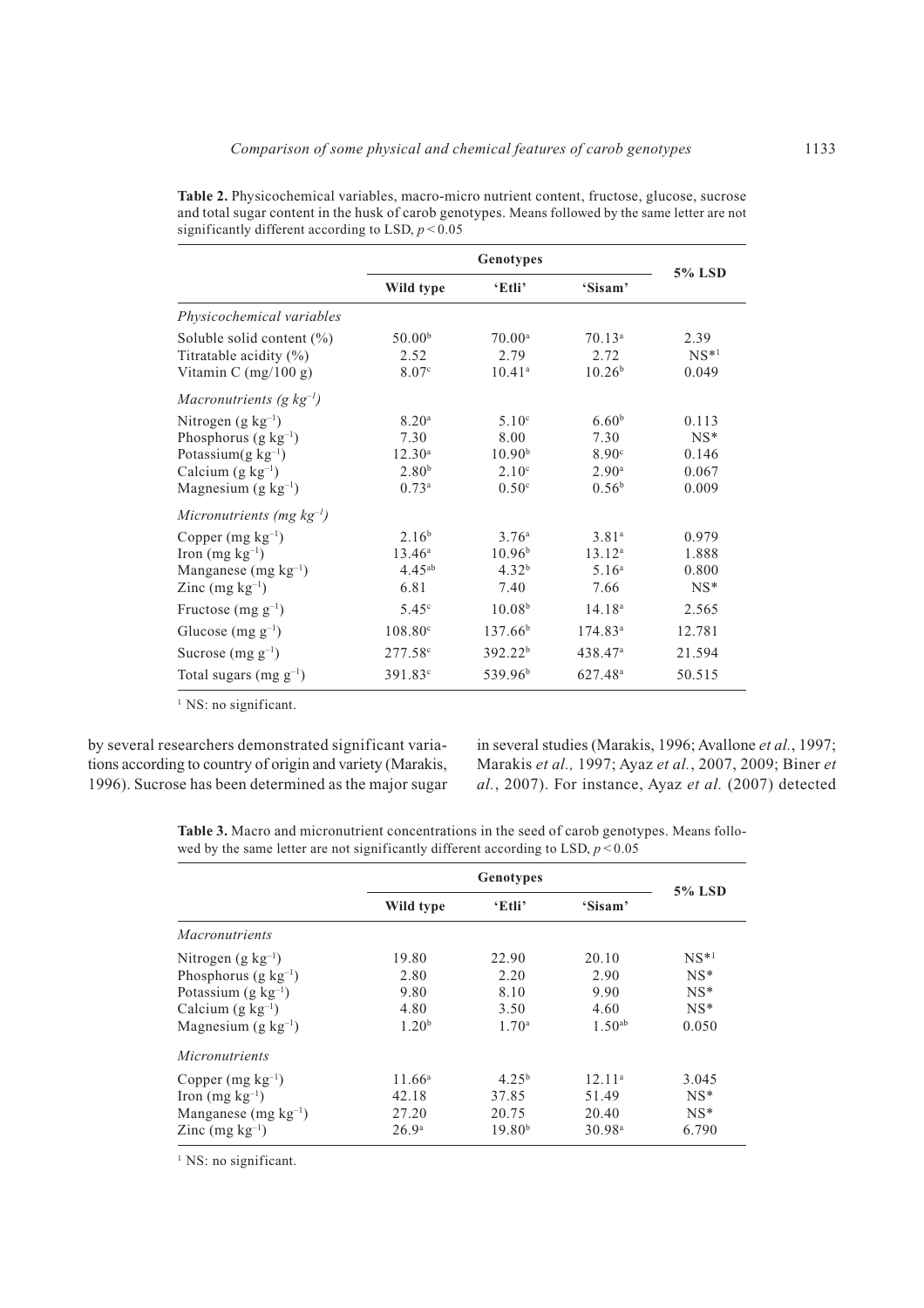$\overline{a}$ 

sucrose at higher concentrations (437.3 mg  $g^{-1}$  dry weight) than glucose (395.8 mg  $g^{-1}$  dry weight) and fructose (42.3 mg  $g^{-1}$  dry weight) in the pods. Biner *et al.* (2007) evaluated wild and cultivated carob genotypes from the Mediterranean and Aegean region of Turkey in terms of sugar characteristics. They reported that sucrose was the most abundant sugar in the pods, followed by glucose and fructose. In addition, total sugar concentration was found to be higher in pods of grafted (531  $\pm$  93 g kg<sup>-1</sup> dry weight) than in wild types  $(437 \pm 77 \text{ g kg}^{-1})$ . Ayaz *et al.* (2009) reported large amounts of sucrose (146 and 309 mg  $g^{-1}$  dry wt) in homeprepared carob powder (HPCP) and commerciallyprepared carob flour (CPCP), respectively, but small amounts of glucose and fructose. Yousif and Alghzaw (2000) reported 38.7% and Avallone *et al.* (1997) reported 45% total sugar carbohydrates in carob powder. Variation in carob sugar profile and concentrations could have resulted from environmental conditions, cultural practices or cultivar differences, and the extraction and determination of sugar as indicated by Marakis (1996).

The fat and fatty acid composition and lipid percentages in the husk of wild and domesticated carob genotypes are given in Table 4. Total fat content of carob genotypes ranged between 0.53% ('Sisam') and 0.98% ('Etli'). Yousif and Alghzaw (2000) reported total fat content of carobs to be 0.74%, which is in agreement with our results (0.53-0.98%). Ayaz *et al.* (2009) reported 4.23% and 4.44% in CPCP and HPCP samples respectively. Studies on the content of fatty acids on carob are lacking, therefore is very difficult to report on the differences in the fat content of carob genotypes.

The most abundant fatty acids were oleic acid  $(C18:1n9)$ , linoleic acid  $(C18:2n6)$ , palmitic acid  $(C16:0)$ , stearic acid (C18:0), and linolenic acid (C18:3n3) (Table 4). The primary saturated fatty acid was palmitic (6.33-18.30%), followed by stearic acid (2.27-3.42%). The highest palmitic acid content was found in 'Sisam' (18.30%), followed by 'Etli' (15.55%); the lowest being in the wild genotype (6.33%).

Unsaturated fatty acids are classified as monounsaturated (MUFA) or polyunsaturated (PUFA) fatty acids. Oleic acid (C18:1n9) was the main monounsaturated fatty acid of all carob genotypes (Table 4). The oleic acid content was the lowest in 'Etli' (42.92%) genotype and highest in the wild genotype (44.94%). Ayaz *et al.* (2009) reported that oleic acid was also the most abundant fatty acid in both CPCP and HPCP carob flour samples. The highest total concentration of fatty acids

**Table 4.** Fat and fatty acid composition and lipid percentages in the husk of carob genotypes

| <b>Fatty</b> acids          | Wild type        | 'Etli'           | 'Sisam'          |
|-----------------------------|------------------|------------------|------------------|
| % lipid                     | $0.81 \pm 0.21$  | $0.98 \pm 0.15$  | $0.53 \pm 0.12$  |
| C6:0                        | $0.05 \pm 0.01$  | $0.42 \pm 0.05$  | $0.34 \pm 0.06$  |
| C8:0                        | $0.10 \pm 0.03$  | $0.81 \pm 0.09$  | $1.71 \pm 0.00$  |
| C10:0                       | $0.08 \pm 0.01$  | $0.31 \pm 0.03$  | $0.82 \pm 0.08$  |
| C11:0                       | $0.01 \pm 0.01$  | $0.10 \pm 0.04$  | $0.08 \pm 0.01$  |
| C12:0                       | $0.10 \pm 0.01$  | $0.22 \pm 0.04$  | $0.32 \pm 0.01$  |
| C14:0                       | $0.30 \pm 0.04$  | $0.58 \pm 0.02$  | $0.83 \pm 0.01$  |
| C15:0                       | $0.15 \pm 0.02$  | $0.38 \pm 0.04$  | $0.49 \pm 0.02$  |
| C16:0                       | $6.33 \pm 0.02$  | $15.55 \pm 0.10$ | $18.30 \pm 0.43$ |
| C17:0                       | nd <sup>1</sup>  | $0.05 \pm 0.00$  | nd               |
| C:18:0                      | $2.27 \pm 0.07$  | $3.04 \pm 0.71$  | $3.42 \pm 0.02$  |
| C20:0                       | $0.19 \pm 0.02$  | nd               | nd               |
| $\Sigma$ SFAs <sup>2</sup>  | 9.58             | 21.46            | 26.31            |
| C14:1                       | $0.03 \pm 0.01$  | nd               | nd               |
| C15:1                       | $0.09 \pm 0.01$  | nd               | $0.07 \pm 0.01$  |
| C16:1                       | $1.32 \pm 0.04$  | $1.62 \pm 0.11$  | $0.29 \pm 0.03$  |
| C17:1                       | $0.20 \pm 0.02$  | $0.49 \pm 0.03$  | $0.60 \pm 0.03$  |
| C18:1n9                     | $44.94 \pm 0.49$ | $42.92 \pm 0.58$ | $44.85 \pm 0.49$ |
| C20:1                       | $0.26 \pm 0.04$  | $0.65 \pm 0.05$  | $0.04 \pm 0.00$  |
| C22:1n9                     | $0.48 \pm 0.06$  | nd               | nd               |
| C24:1                       | $0.22 \pm 0.06$  | nd               | nd               |
| $\Sigma$ MUFAs <sup>3</sup> | 47.54            | 45.68            | 45.85            |
| C18:2n6                     | $28.68 \pm 0.23$ | $22.99 \pm 0.29$ | $15.53 \pm 0.49$ |
| C18:3n3                     | $1.23 \pm 0.25$  | $1.72 \pm 0.28$  | $1.68 \pm 0.11$  |
| C20:2cis                    | $0.17 \pm 0.03$  | $1.20 \pm 0.92$  | $1.04 \pm 0.03$  |
| C20:3n6                     | $0.84 \pm 0.04$  | $1.55 \pm 0.15$  | $2.94 \pm 0.15$  |
| C20:5n3                     | $0.10 \pm 0.02$  | nd               | nd               |
| $\Sigma$ PUFAs <sup>4</sup> | 31.02            | 27.46            | 21.19            |
| Σ                           | 88.14            | 94.60            | 93.35            |

<sup>1</sup> Not detected. <sup>2</sup> SFAs: saturated fatty acids. <sup>3</sup> MUFA: monounsaturated fatty acids. 4 PUFAs: polyunsaturated fatty acids.

was found in 'Etli' (94.60%) (Table 4). Eleven SFAs (saturated fatty acids), eight MUFAs and five PUFAs were detected in the carob husk. Oleic acid methyl ester (C18:1n9) was the most abundant MUFA, accounting for 42.92-44.94%. C18:2n6 was the most abundant among the detected PUFAs. Stearic acid methyl ester (C18:0) was the primary saturated fatty acid. Palmitic acid methyl ester (C16:0) ranged from 6.33-18.30%.

The results showed that the pods of the wild and the domesticated genotypes grown in Antalya Turkey varied significantly in their physical properties, chemical composition, mineral, sugars, fat and fatty acid content. Pod weight, length and width of pods of domestic carob genotypes were greater than those of the wild genotype. However, seed number and seed percentage of the wild genotype were greater than those of both domesticated genotypes.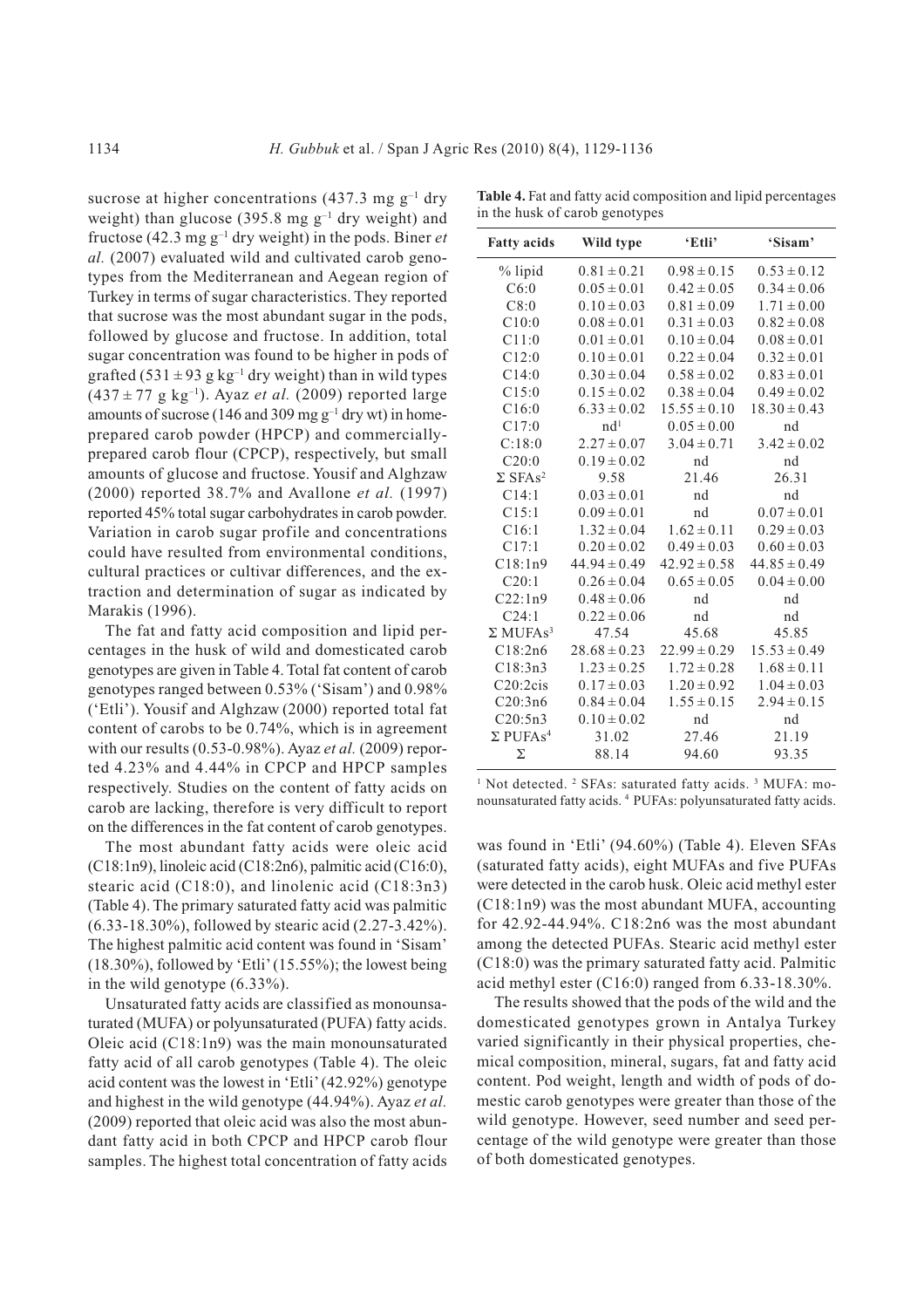Macro and micronutrients detected in husk and seeds varied but the domesticated genotypes demonstrated greater concentrations than the wild genotype. Potassium was the most abundant mineral in husk whereas N was the most abundant in seeds. Iron was found to be the major micronutrient in both pod and seeds (Tables 2 and 3).

# **Conclusions**

Carob husk is a cheap source of sugars and natural fatty acids, minerals and vitamins, the nature and importance of which is, as yet, inadequately investigated. The present study reports on the physical and phytochemical profile of wild and domesticated carob genotypes. Based on these results we recommend 'Etli' and 'Sisam' as possible domesticated genotypes for pod properties and the wild genotype for seed properties.

## **Acknowledgements**

This work was supported by the Scientific Research Projects Coordination Unit of Akdeniz University. The authors thank Dr. David Turner, University of Western Australia/Australia, Dr Joe Sempik, Loughborough University/England, Dr. Uri Lavi, ARO-Volcani Center, Israel and Dr. Barbara Reed, National Clonal Germplasm Repository, United States Department of Agriculture/USA for their critical review of this manuscript.

## **References**

- ALBANELL E., CAJA G., PLAIXATS J., 1991. Characteristic of Spanish carob pods and nutritive value of carob kibbles. Opt Mediterr-Series Seminaries 16, 135-136.
- AOAC, 1980. Official methods of analysis, 13<sup>th</sup> ed. Association of Official Analytical Chemists, Washington, DC, USA. Section 31.034.
- AOAC, 1990. Official methods of analysis,  $15<sup>th</sup>$  ed. Association of Official Analytical Chemists, Washington, DC, USA.
- AVALLONE R., PLESSI M., BARLDI M., MONZANI A., 1997. Determination of chemical composition of carob (*Ceratonia siliqua*): protein, fat, carbohydrates, and tannins. J Food Compos Anal 10, 166-172.
- AYAZ F.A., TORUN H., AYAZ S., CORREIA P.J., ALAIZ M., SANZ C., GRÚZ J., STRNAD M., 2007. Determination of chemical composition of Anatolian carob pod (*Ceratonia siliqua* L.): sugars, amino and organic acids, minerals and phenolic compounds. J Food Qual 30, 1040-1055.
- AYAZ F.A., TORUN H., GLEW R.H., BAK Z.D., CHUANG L.T., PRESLEY J.M., ANDREWS R., 2009. Nutrient content of carob pod (*Ceratonia siliqua* L.) flour prepared commercially and domestically. Plant Foods Human Nutr 64, 286-292.
- BAKTIR I., 1988. Akdeniz florasi meyveleri I [Fruits of Mediterranean flora I]. Akd Univ Zir Fak Dergisi 1, 11- 21. [In Turkish].
- BATLLE I., TOUS J., 1997. Carob tree. *Ceratonia siliqua* L. Promoting the conservation and use of underutilized and neglected crops. 17, Institute of Plant Genetics and Crop Plant Research, Gatersleben/International Plant Genetic Resources Institute, Rome, Italy. 92 pp.
- BINER B., GUBBUK H., KARHAN M., PEKMEZCI M., 2007. Sugar profiles of the pods of cultivated and wild types of carob bean (*Ceratonia siliqua* L.) in Turkey. Food Chem 100, 1453-1455.
- BLIGH E.G., DYER W. J., 1959. A rapid method of total lipid extraction and purification. Can J Biochem Physiol 37, 911-917.
- BOZAN B., TUNALIER Z., KOS¸AR M., ALTINTAS A., BAŞER K.H.C., 1996. Quantitative analysis of vitamin C in rose hip products collected from local markets in Turkey. Proc XI Symposium Plant Originated Crude Drugs, Ankara, 22-24 May. pp. 258-266.
- DIPLOCK A.T., 1994. Antioxidants and disease prevention. Mol Aspects Med 15, 293-376.
- FLETCHER R., 1997. XIII. Carob agroforestry in Portugal and Spain, The Australian New Crops Newsletter. Available in: http//www.newcrops.uq.edu.au/ public1.htm.
- FORTIER D.L., LEBEL G., FRECHETTE A., 1953. Carob flour in the treatment of diarrhoeal conditions in infants. Can Med Assoc J 68, 557-61.
- GALTIS F., MARAKIS S., OIAMANTOGLU S., 1994. Carob varieties from Greek Island Lefkada. Proc XVI Congress of Hellenic Society of Biological Science (Manolis S.K., ed), Valos, Greece. pp 241-242.
- ISO H., HATO S., UMEMURA U., KUDO M., KOIKE K., KITAMURA A., IMANO H., OKAMURA T., NAITO Y., SHIMAMOTO T., 2002. Linoleic acid, other fatty acids, and the risk of stroke. Stroke 33, 2086-2093.
- KUMUZAWA S., TANGUCHI M., SUZIKI Y., SHIMURA M., KWON M.S., NAKAYAMA T., 2002. Antioxidant activity of polyphenols in carob pods. J Agric Food Chem 49, 373-377.
- MAKRIS D.P., KEFALAS P., 2004. Carob pods (*Ceratonia siliqua* L.) as a source of polyphenolic antioxidants. Food Technol Biotechnol 42, 105-108.
- MARAKIS S., KALAITZAKIS J., MITRAKOS K., 1988. Criteria for recognizing carob tree varieties. Proc II International Carob Symposium. Valencia, Spain. pp. 195-208.
- MARAKIS S., LAMBAKIS M., OIAMENTOGLU S., 1993. Tannin chemistry of nine Cretan carob varieties. Chim Chron New Ser 22, 213-224.
- MARAKIS S., 1996. Carob bean in food and feed: current status and future potentials-A critical appraisal. J Food Sci Technol 33, 365-383.